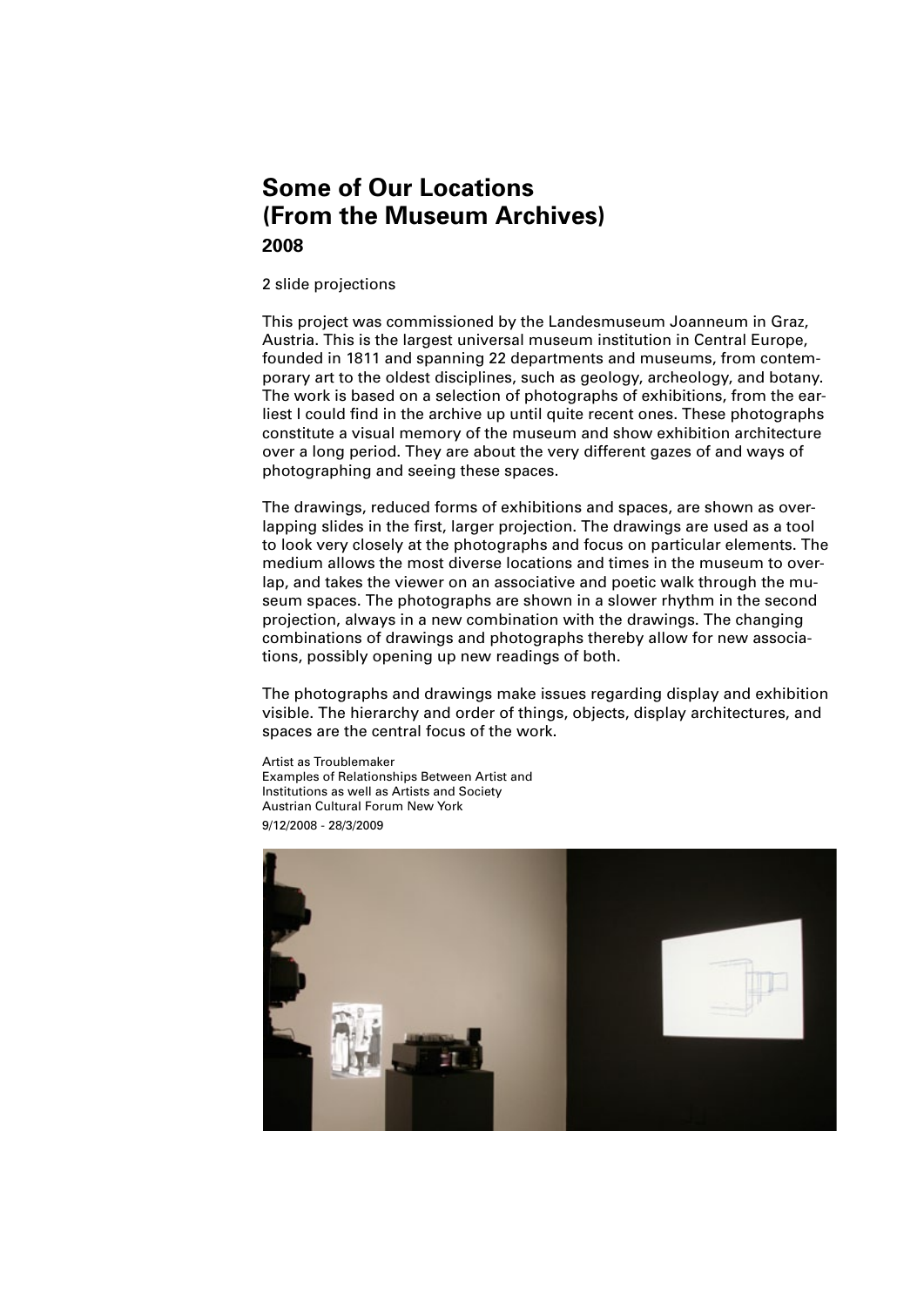

Installation View

Artist as Troublemaker Examples of Relationships Between Artist and Institutions as well as Artists and Society Austrian Cultural Forum New York 9/12/2008 - 28/3/2009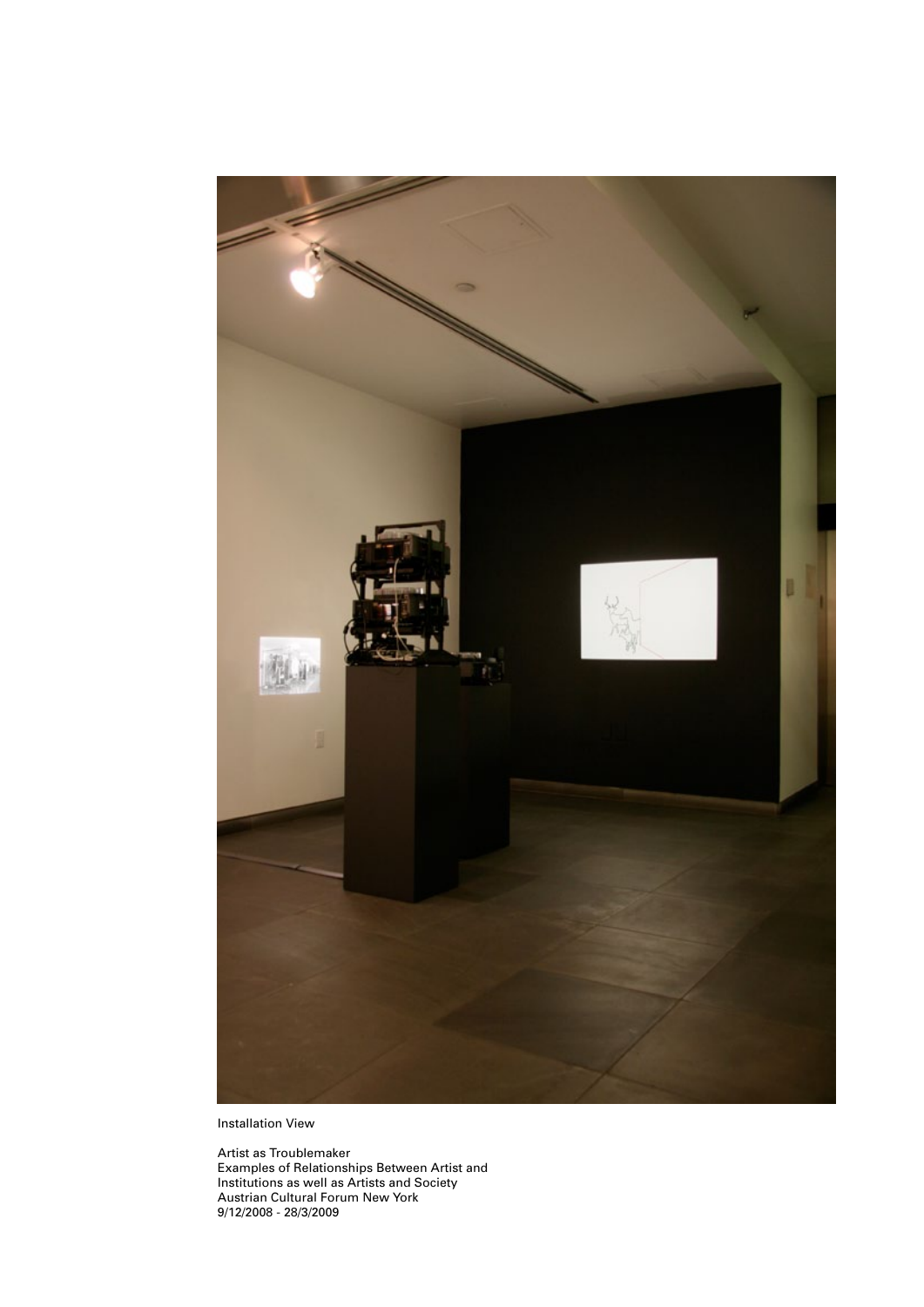









 $H$   $\theta$ RAW WATER  $\Rightarrow$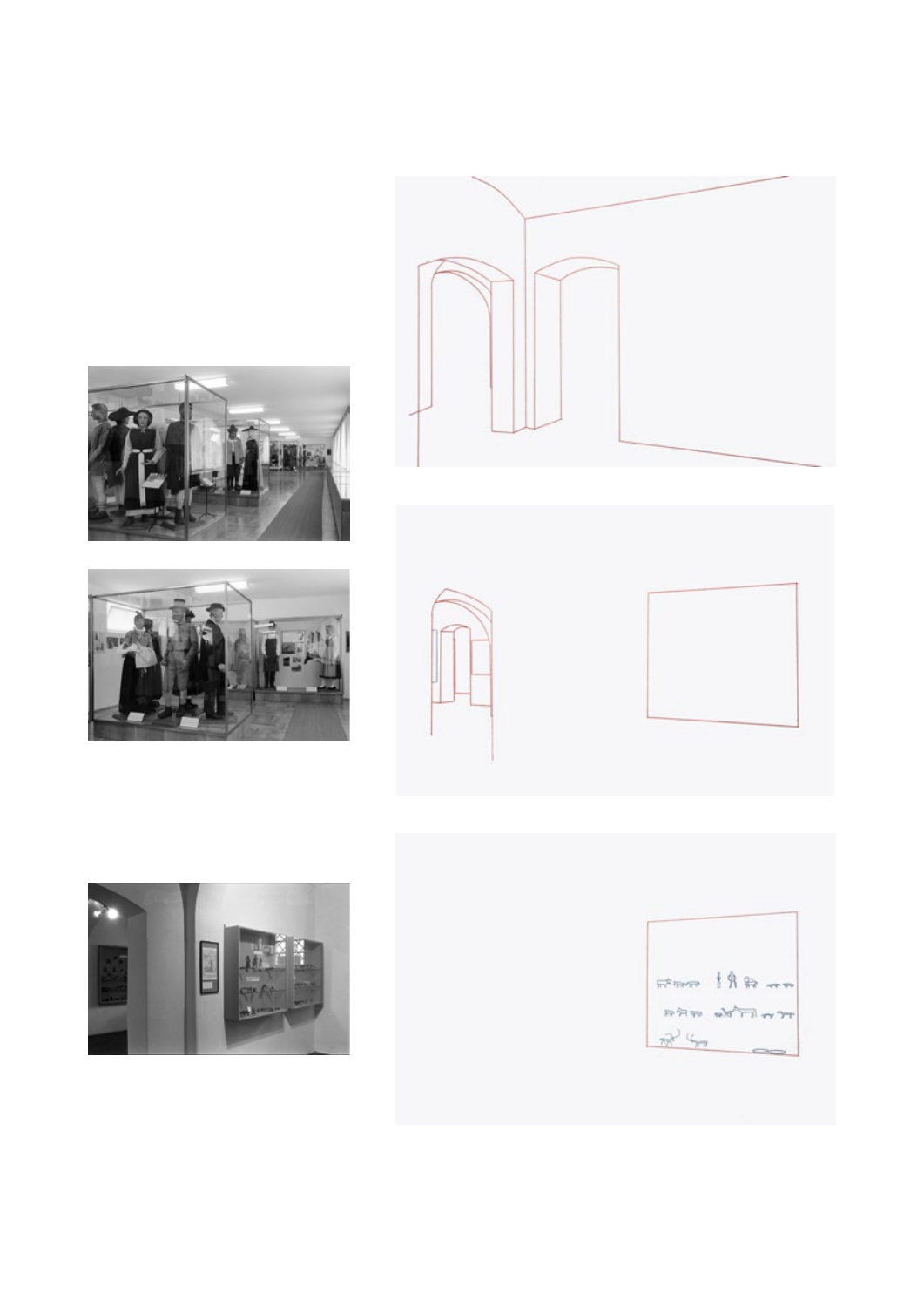